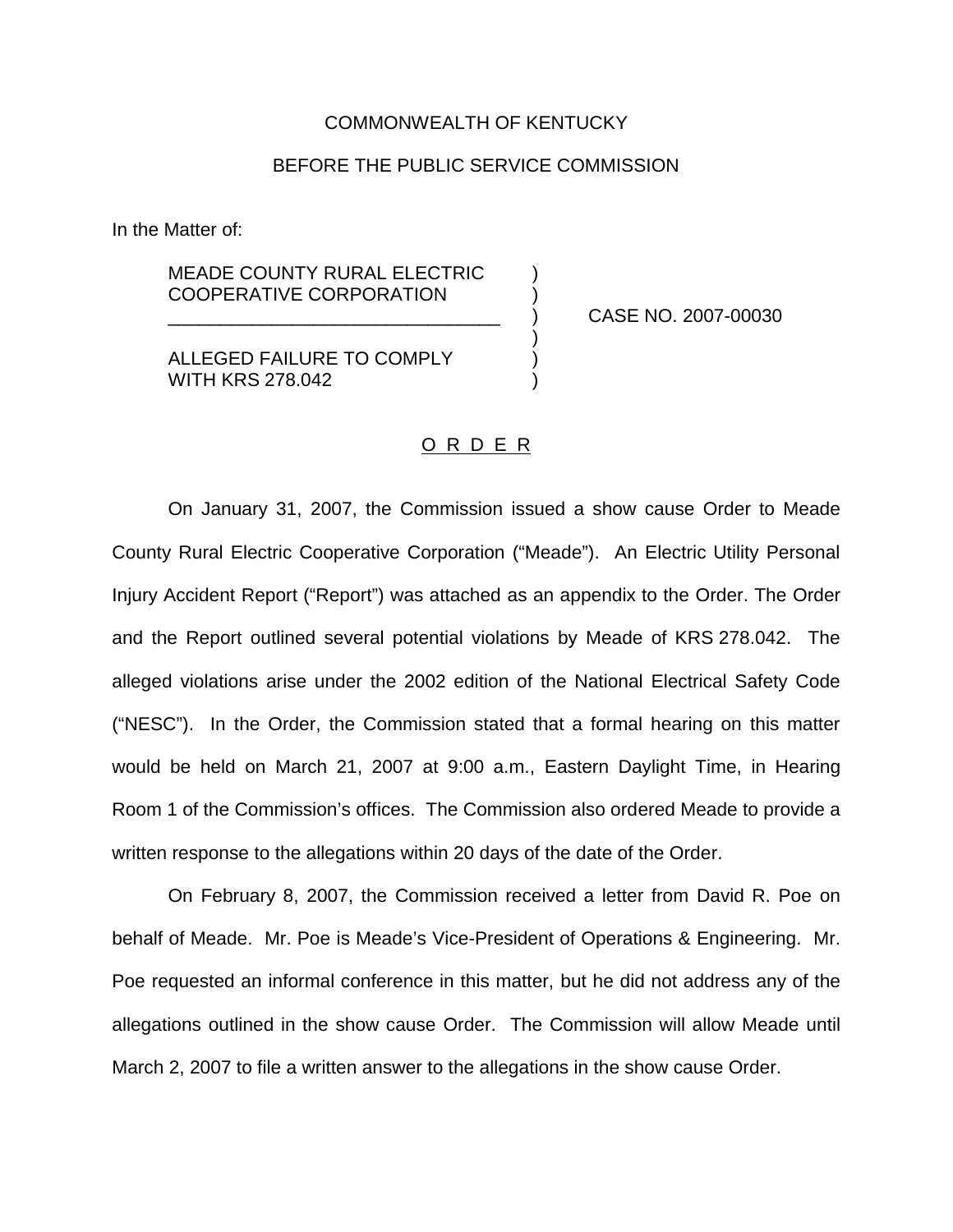Additionally, the Commission notes that Kentucky law requires that those representing the interests of corporations before the Commission must be attorneys licensed to practice in the Commonwealth of Kentucky. Although Mr. Poe is Meade's Vice-President of Operations & Engineering, the Commission has not found any information indicating that he is an attorney licensed to practice law in Kentucky. In Kentucky State Bar Association v. Henry Vogt Machine Co., 416 S.W. 2d 727 (Ky. 1967), the Supreme Court held that the representation of a corporation before a state agency qualifies as participating in the practice of law. Kentucky's Supreme Court has stated that no person may engage in the practice of law without first obtaining a license (SCR 2.100). The practice of law is defined as follows:

> [A]ny service rendered involving legal knowledge or legal advice, whether of representation, counsel or advocacy in or out of court, rendered in respect to the rights, duties, obligations, liabilities, or business relations of one requiring the services.

SCR 3.020.

Therefore, the Commission requires that Meade be represented by a licensed attorney in this action. Such representation shall include, but is not limited to, the request for an informal conference, the filing of the formal written response to the allegations in the show cause Order, as well as attendance at the March 21, 2007 formal hearing or any related informal conferences.

The Commission HEREBY ORDERS that:

1. Meade's attorney shall enter an appearance in this action no later than March 2, 2007.